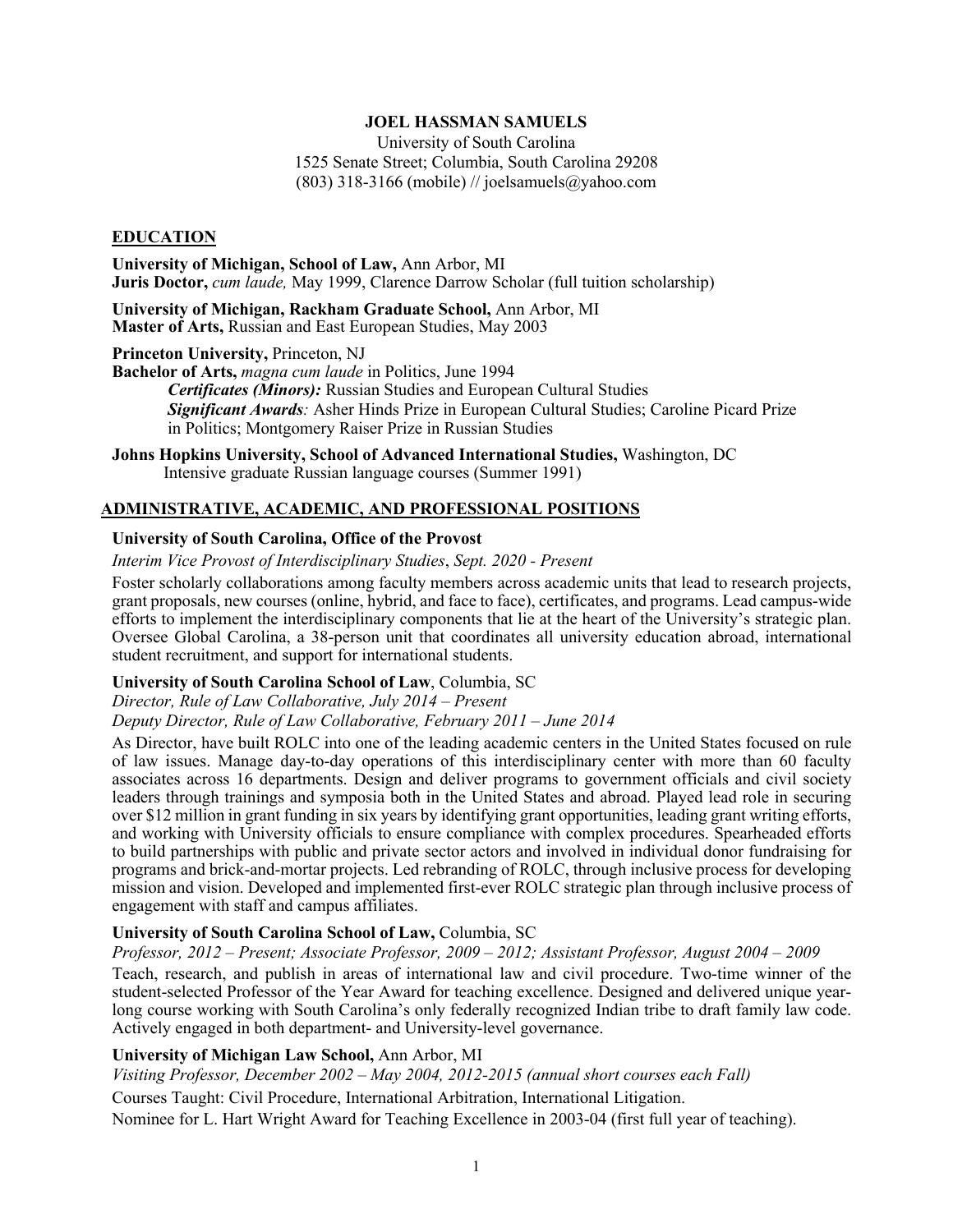## **Covington & Burling**, Washington, DC

 *Associate, November 2000 - September 2002* 

 Involved in litigation and arbitration matters involving Turkey, Chile, Peru, and Argentina. Assisted in drafting Eritrean brief in Eritrea-Ethiopia boundary dispute arbitration. Drafted Civil Service Code for Eritrea. Advised client on status of Western Sahara. Also active in domestic litigation cases.

## **The Honorable Barry Ted Moskowitz**, United States District Court, San Diego, CA

 *Law Clerk, August 1999 - August 2000* 

 Assisted in drafting dispositive and procedural orders for civil cases. Researched legal issues for criminal cases. Participated in sittings on the 9th Circuit Court of Appeals.

## **The World Bank, Office of Vice President for Africa**, Washington, DC

 *Senior Research Associate, September 1995 - July 1996* 

 Helped draft *Initiative for Capacity Building in Africa*. Organized and participated in consultative workshops across sub-Saharan Africa. Prepared comprehensive review of efficacy of capacity building components in all World Bank projects in Africa.

## **The World Bank/African Capacity Building Foundation (ACBF)**, Harare, Zimbabwe

*Senior Research Assistant, July 1994 - August 1995* 

 Coordinated outreach activities in English and French. Prepared occasional papers and organized conferences across Africa. Assisted in project design and supervision.

# **INSTRUCTION**

### Courses Taught

UofSC School of Law: Civil Procedure (I & II); Transnational Law (Intro. To International Law); Transnational Dispute Resolution; International Litigation; International Arbitration; Legislative Drafting (Catawba Family Law Code)

*UofSC Honors College:* The Closing Space for Civil Society in Post-Soviet States

 *University of Michigan Law School:* Civil Procedure; Transnational Law (Intro. to International Law); International Litigation; International Arbitration

### Courses Abroad

 Fifteen years' experience teaching in study abroad programs in Austria, Egypt, and the United Kingdom, including:

- Seton Hall University Law School (Cairo, Egypt Summer Program, 2003)
- Georgia State University College of Law (Linz, Austria Summer Program, 2005 & 2006)
- University of South Carolina School of Law (London, England Maymester, 2004-2018)

### Dissertation Committees

 PhD – Member of three (3) Committees (Political Science) Masters – Member of four (4) Committees (Geography, Political Science)

# **MAJOR CONFERENCES ORGANIZED**

- Access to Justice for All in Conflict-Affected Countries (2019) The Hague, Netherlands
- Women as Agents of Change in Rule of Law (2018) Columbia, SC
- Youth and the Rule of Law in Sub-Saharan Africa (2017) Cape Town, South Africa
- Modern Constitution Making (2017) Columbia, SC
- Bridging the Divide: African American Communities & Law Enforcement (2017) Columbia, SC
- Rule of Law and the Environment: Rights, Resources and Governance (2016) Washington, DC
- Corruption, Transparency, and the Rule of Law (2013) Columbia, SC
- Rebuilding Sierra Leone: Changing Institutions and Culture (2011) Columbia, SC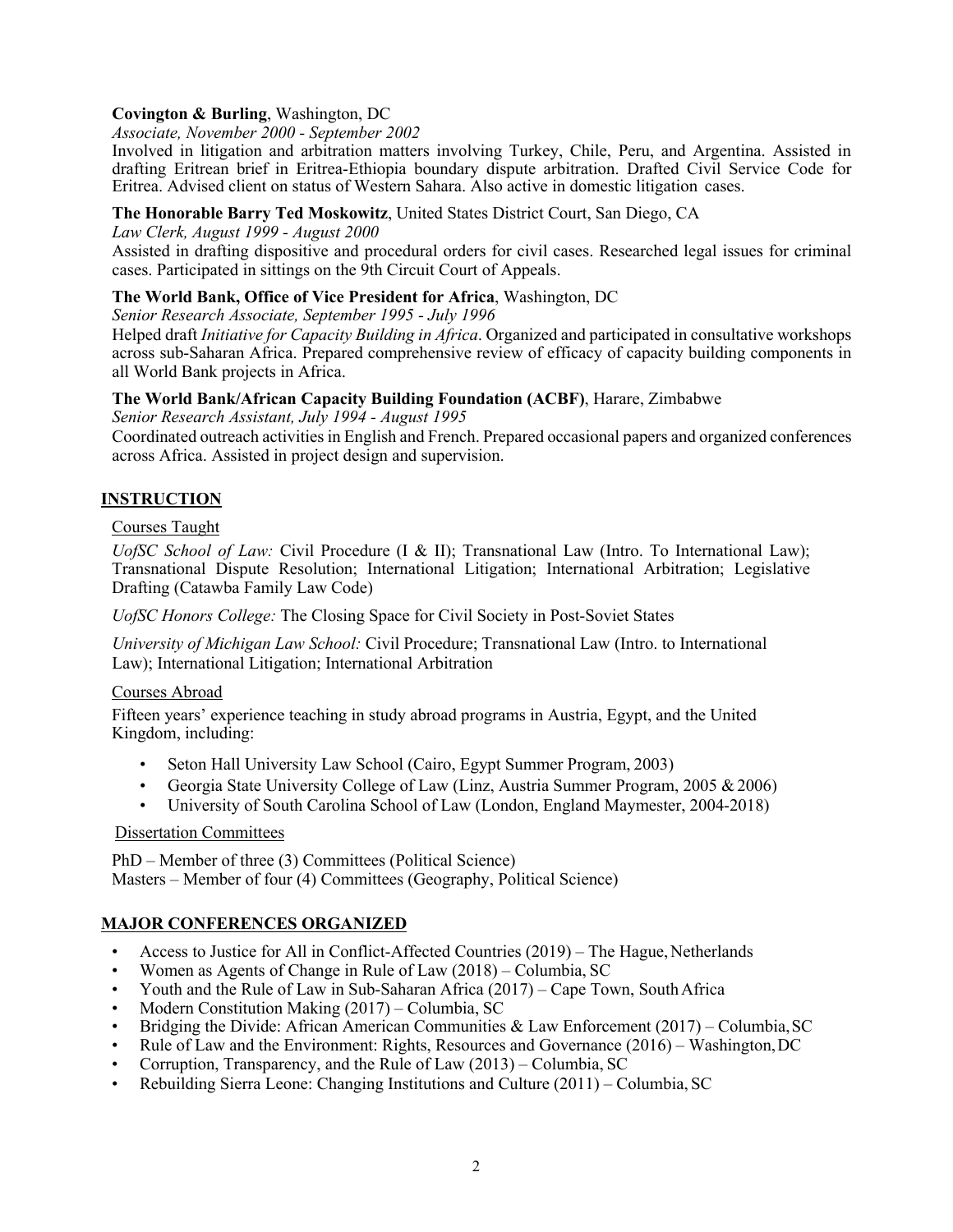# **GRANTS RECEIVED AND PENDING**

 **Principal Investigator,** New Justice Rule of Law Certificate Course (Ukraine), U.S. Agency for International Development (USAID) (sub-contract with Chemonics), *\$60,000* (2021) (awarded)

 (Moldova), DOS (sub-contract with ABA-ROLI), *\$230,000* (2021-2023) (awarded) **Principal Investigator,** Supporting Criminal Justice Reform and Strengthening Anti-Corruption Efforts

 **Principal Investigator,** Building Capacity to Counter Illegal Mining (Ulaanbaatar, Mongolia), DOS (sub-contract with The Asia Foundation), *\$230,000* (2021-2023) (awarded)

 **Principal Investigator,** Think Tank Capacity Building Project in Sri Lanka, DOS, (Colombo, Sri Lanka) *\$790,000* (2020-2022)

**Principal Investigator,** Justice Academy Curriculum Development, DOS, (Armenia) *\$15,460* (2020-21)

 **Co-Principal Investigator,** Bridging the Divide Between African American Communities and Law Enforcement: Root Causes and Successful Initiatives, UofSC Racial Justice and Equity Research Fund *\$14,925* (2020-2021)

 **Principal Investigator,** Bridging the Divide: African American Communities and Law Enforcement, Metropolitan Congregations United (St. Louis, MO) *\$42,600* (2020-2022)

 **Principal Investigator,** Access to Justice for All in Conflict-Affected Countries – Timor Leste, Government of the Kingdom of the Netherlands (sub-award with NYU), *\$50,000* (2019)

 **Principal Investigator,** Access to Justice for All – g7+ Ministers of Justice, Government of the Kingdom of the Netherlands (sub-award with NYU), *\$450,870* (2019)

**Principal Investigator,** Justice Sector Training, Research and Coordination Plus Program (JusTRAC+), DOS, *\$4,748,969* (2018-2023)

**Principal Investigator,** Combating Corruption in Conflict Countries, DOS, *\$443,555* (2018-2020)

 **Principal Investigator,** Bridging the Divide: African American Communities and Law Enforcement, USC Excellence Initiative *\$100,000* (2018-2020)

 **Principal Investigator,** New Justice Rule of Law Certificate Course (Ukraine), USAID (sub-contract with Chemonics), *\$360,608* (2018-2020)

**Principal Investigator,** Justice Sector Training, Research and Coordination Program (JusTRAC), DOS, *\$4,869,522* (2014-2019)

**Co-Principal Investigator,** Interagency Rule of Law Training Program, U.S. Department of Defense, *\$750,000* (2012-2014)

 **Principal Investigator,** Afghanistan Legal Aid through Legal Education (Kabul, Afghanistan), U.S. Department of State (DOS), *\$3,997,148* (2021-2023) *(pending)* 

 **Principal Investigator,** Legal Reasoning for Justice Sector Professionals in Moldova, DOS, *\$1,199,983*  (2021-2023) *(pending)* 

 **Principal Investigator,** Access to Justice for All in Conflict-Affected Countries, Ministry of Foreign Affairs, Government of the Kingdom of the Netherlands (via NYU), *\$130,000* (2021) *(pending)* 

# **TRAINING PROGRAMS ORGANIZED AND LED**

- Rule of Law Certificate Course for Judges, Prosecutors, and Lawyers (Oct. 2019) Kharkiv, Ukraine
- Rule of Law Certificate Course, Training of Trainers (July 2019) Poltava, Ukraine
- Rule of Law Certificate Course for Judges, Prosecutors, and Lawyers (Nov. 2018) Kharkiv, Ukraine
- Rule of Law Certificate Course, Training of Trainers (July 2018) Bukovel, Ukraine
- Rule of Law in Civil Law Countries for U.S. Government Officials (Regularly,2017-2020)
- Introductory Rule of Law Training for U.S. Government Officials (Regularly, 2014-2018)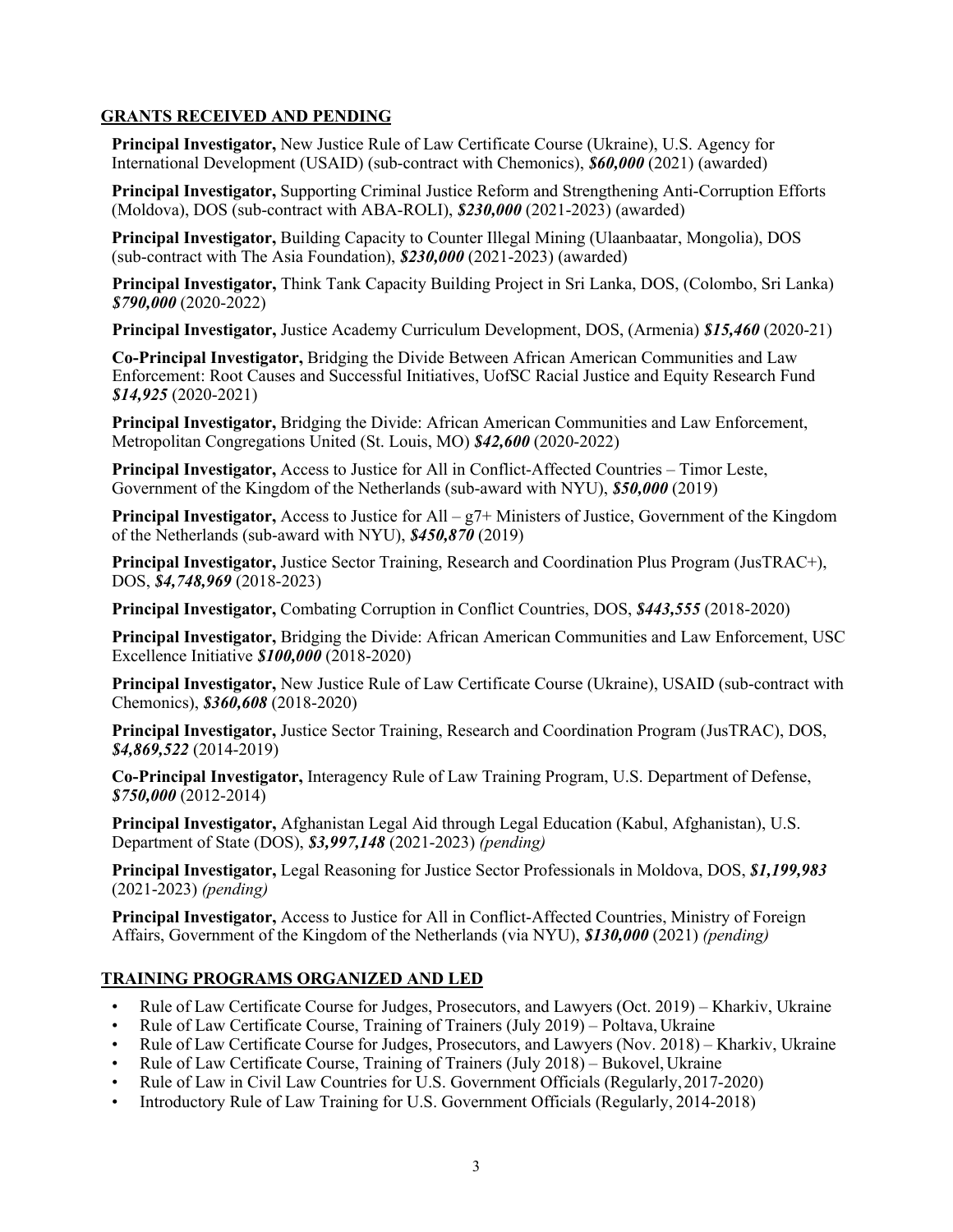### **BOOKS AND ARTICLES**

 SOUTH CAROLINA CIVIL PROCEDURE, 4th ed. (S.C. Bar) (lead author, with Colin Miller and John Nichols) (2020).

 *The Rule of Law Collaborative: A Center of Practical, Interdisciplinary Research*, *and Engagement on Pressing Rule of Law Issues Around the World*, 67 DEPT. OF JUSTICE JOURNAL 191 (2019).

FOUNDATIONS OF CIVIL PROCEDURE, 1st – 5th ed. (Lulu Press 2016 – 2020).

*Initial Reflections on an Interdisciplinary Approach to Rule of Law Studies*, 8 LAW & DEV. REV. 277 (2015) (with Aparna Polavarapu).

TRANSNATIONAL LAW: AN INTEGRATED APPROACH TO THE WORLD LEGAL ORDER (West Publishing, 2013) (with Mathias Reimann, et al.).

 *The Full Story of* United States v. Smith*, America's Most Important Piracy Case*, 1 PENN. ST. J.L. & INT'L AFF. 320 (2012).

 *Dancing the Rumba: Federalism Reform in Russia Under Putin and Medvedev*, in LEGITIMACY, LEGAL DEVELOPMENT & CHANGE: LAW & MODERNIZATION RECONSIDERED 383 (David K. Linnan ed., 2012).

 *How Piracy Has Shaped the Relationship Between American Law and International Law,* 59 AM. U. L. REV. 1231 (June 2010).

 *When Is An Alternative Forum Available? Rethinking the Forum Non Conveniens Analysis,* 85 INDIANA L. J. 1059 (Summer 2010).

U.S. Report on Commercial Arbitration – The Impact of Uniform Law on National Law: Limits and *Possibilities*, in A GLOBAL REVIEW OF UNIFORM LAW, VOLUME II, Instituto de Investigaciones Jurídicas, Univ. Nacional Autónomo de México (2009), (w/ J. Kleinheisterkamp).

 *Condominium Arrangements in International Practice: Reviving an Abandoned Concept of International Boundary Dispute Resolution,* 29 MICHIGAN J. INTL. L. 727 (2008).

Redrawing the Map: Lessons of Post-Colonial Boundary Dispute Resolution in Africa, in AFRICA: MAPPING NEW BOUNDARIES IN INTERNATIONAL LAW 227 (2008).

 *Constitution-Making as the Cornerstone of Democracy: Russia's Constitutional Assembly and the Making of the New Russian Constitution*, Princeton University Thesis, Firestone Library (1994).

### **SELECTED SHORTER PUBLICATIONS AND BRIEFS**

What is an oligarch?, THE CONVERSATION, November 15, 2019, available at <https://theconversation.com/what-is-an-oligarch-126244>(and other news outlets).

 2018, available at<http://www.latimes.com/sns-if-the-12-indicted-russians-never-face-trial-in-the-us>-*If the 12 indicted Russians never face trial in the US, can anything be gained?*, LA TIMES, July 17, can-anything-be-gained-99997-20180717-story.html (and other news outlets).

 *Brief of Admiralty Law Professors as Amici Curiae*, (w/ T. Schoenbaum & G. Rutherglen), *Jesner v. Arab Bank PLC*, U.S. Supreme Court, June 21, 2017.

 *For Jerusalem, Shared Sovereignty*, WASHINGTON POST, July 21, 2007, available at [http://www.washingtonpost.com/wp-dyn/content/article/2007/07/20/AR2007072001816.html.](http://www.washingtonpost.com/wp-dyn/content/article/2007/07/20/AR2007072001816.html)

 *Russia: A Special Report on Competition Law,* INT'L FINANCIAL L. REV., Sept. 1997, at 37 and *Competition Law in the Russian Federation,* EAST/WEST EXEC. GUIDE, Sept. 1997, at 25 (with B. Zimbler).

 Additional articles in Russian periodicals, including MOSKOVSKIYE NOVOSTI, LITERATURNAYA GAZETA, and NOVOE VREMYA (1991-1994).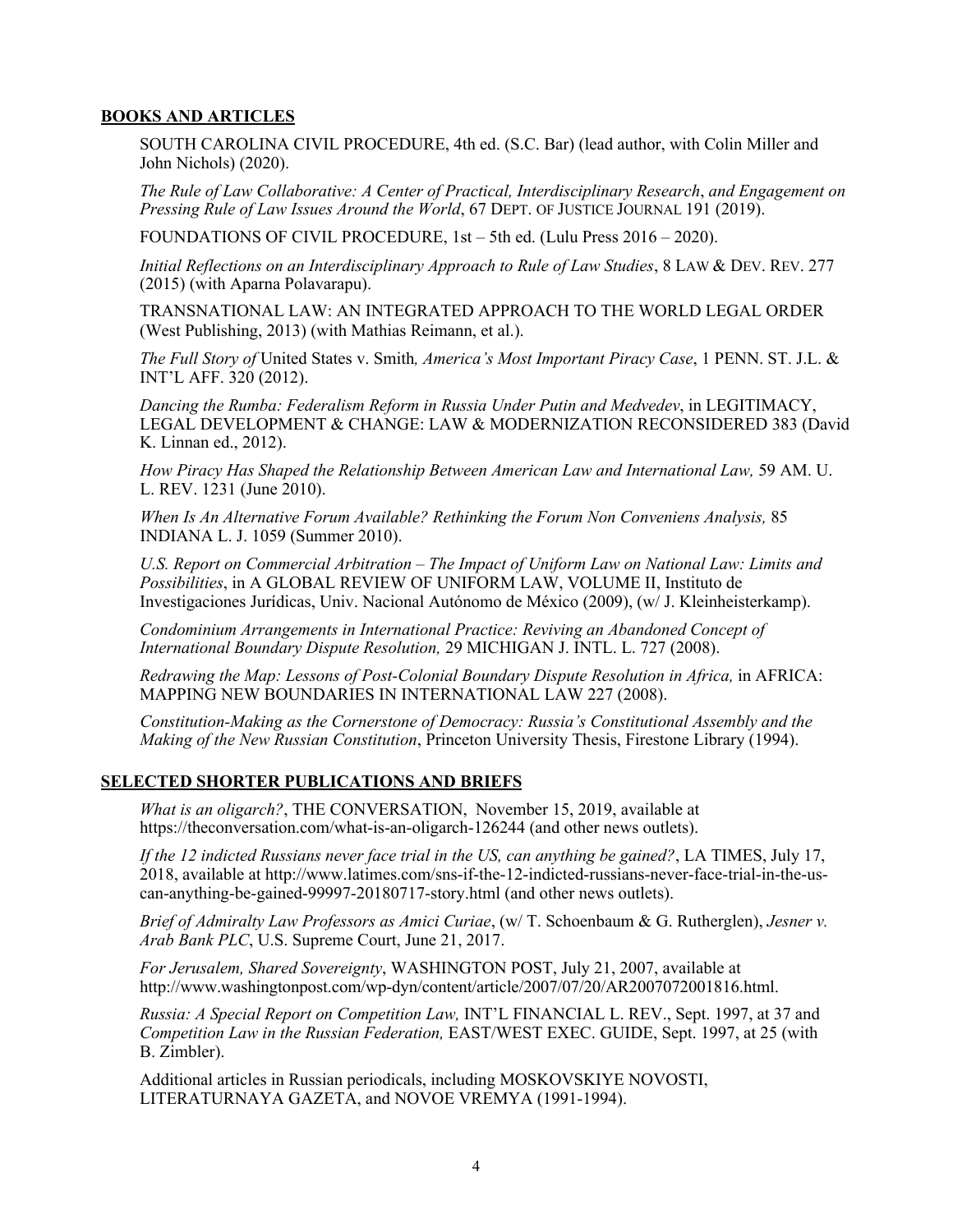#### **SELECTED PROFESSIONAL PRESENTATIONS (2010-PRESENT)**

 *Civil Procedure Rules Update,* Select Topics in South Carolina Civil Procedure CLE, SC Bar, Columbia, SC (November 8, 2019).

 *The Power of Youth as Rule of Law Change Agents,* Keynote Address, Annual Youth Governance Conference, Accra, Ghana (August 13, 2019).

The Challenge of Access to Justice in Post-Conflict States, g7+ Ministerial Meeting, The Hague Netherlands (June 19, 2019).

 *Strengthening Civil Society-Government Collaboration in Post-Soviet States,* Symposium on Promoting the Rule of Law in the Post-Soviet Region, Tbilisi, Georgia (June 12, 2019).

 *The Hidden Dimension of US-China Tensions: The Dispute over the South China Sea*, Walker Institute Palmetto Forum (Town-Gown Speaker Series), Columbia, SC (March 6, 2019).

*The New World Order*, Coastal American Inn of Court, Conway, SC (February 28, 2019).

 *Service of Process Abroad,* South Carolina Department of Social Services, Greenville, SC (November 19, 2018).

 *Transitional Justice and Empowerment Through Reparations: Women, Children, and Victims of Civil Strife*, 16+ Forum, Freetown, Sierra Leone (October 10, 2018).

 *The Transition to an Accusatorial Model in Latin America: Context and Challenges for Legal Education and Professional Training*, Symposium on Legal Reform in Latin America, Panama City, Panama (September 5, 2018).

 *Understanding Civil Law Systems: Actors, Sources*, *and Principles*, Advanced Interagency Training, Washington, DC (April 4, 2018).

 *A Local Battle with Global Implications: The Dispute over the South China Sea*, South Carolina Appellate Judges Conference, Charleston, SC (March 8, 2018).

 *Youth and the Rule of Law in Africa*, AALS Annual Meeting, San Diego, CA (Jan. 4, 2018).

 *Blackmail, Torture, Murder, Corruption: The Case of Russia*, Moderator, Bill Browder Lecture, University of South Carolina, Columbia, SC (December 4, 2017).

 *12 Angrier Men? The Supreme Court Revisits Racial Bias in Jury Deliberations*, Supreme Court Lecture Series, USC School of Law, Columbia, SC (March 27, 2017).

 *Modern Constitution Making*, Moncef Marzouki Lecture, Moderator, USC School of Law, Columbia, SC (March 22, 2017).

 *A Primer on Service of Process Abroad*, Webinar, Appleseed Legal Justice (available to all practicing lawyers in South Carolina), Columbia, SC (March 17, 2017).

 *New World Order or a Return to an Old World Order?* South Carolina Bar Senior Lawyers Division Retreat, Cashiers, NC (September 2, 2016).

 *Why Rule of Law Matters: An Analysis,* Department of Defense Judge Advocate General Corps, Washington, DC (June 8, 2015).

 *Rule of Law Challenges in Iraq,* Department of Defense Judge Advocate General Reserves, Columbia, SC (April 26, 2015).

 *Rule of Law in the Current World Order,* Department of Defense Judge Advocate General Corps, Washington, DC (January 21, 2015).

 *Development Challenges in Sub-Saharan Africa*, United States Agency for International Development, Washington, DC (March 4, 2014).

 *Piracy and Terrorism: A Common Basis for Prosecution*, University of Michigan, Ann Arbor, MI (November 10, 2014).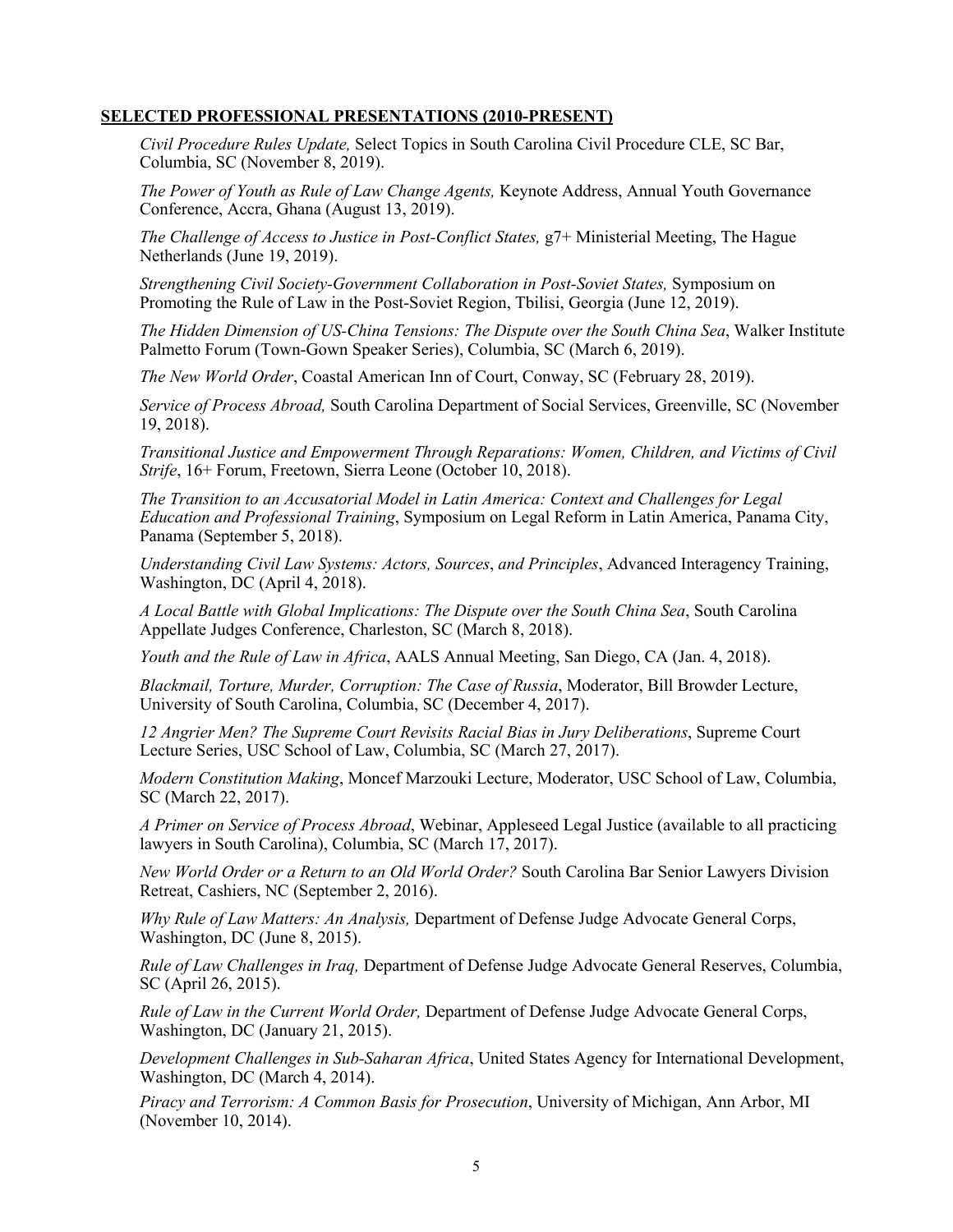Cambodia (February 12, 2013). *Current Challenges in International Dispute Resolution*, Cambodian Bar Association, Phnom Penh,

 *An Introduction to Intellectual Property Law*, Cambodian Academy of Judges, Phnom Penh, Cambodia (February 11, 2013).

 *Layin' Down the Law II: Civil Procedure and Roller Derby*, South Carolina Bar Continuing Legal Education, Columbia, SC (February 5, 2013).

 *The Rule of Law: Challenges and Priorities in Sierra Leone*, United States Department of Defense, Washington, DC (February 1, 2013).

 *The Case of United States v. Smith, America's Most Important Piracy Case*, University of Loyola- New Orleans Law School, New Orleans, LA (October 30, 2012).

 *Evaluating Rule of Law Priorities in Sierra Leone*, United States Agency for International Development, Washington, DC (September 14, 2012).

 *Rule of Law in South Sudan*, United States Department of State, Washington, DC (June 8, 2012).

 *Corruption and Rule of Law*, United States Department of State, Washington, DC (June 7, 2012).

 *The Dilemma of Customary Law in the Modern State: Case Study of the South Pacific, Rule of Law Collaborative Inter-Agency*, Columbia, SC (May 9, 2012).

 *Inter-Agency Dilemmas in Rule of Law*, United States Department of Justice, Washington, DC (March 26, 2012).

 *A Brief History of Piracy: The Legacy of Piracy and Efforts to Combat It*, University of Michigan-Asian Pacific American Law Student Society, Ann Arbor, MI (March 2012).

 *Layin' Down the Law: Civil Procedure and Roller Derby*, South Carolina Bar Continuing Legal Education, Columbia, SC (January 2012).

What is International Law? And Why Does It Matter to You?, Lander University, Department of Political Science, Greenwood, SC (January 30, 2012).

 *Inter-Agency Dilemmas in Rule of Law*, United States Agency for National Development, Washington, DC (December 15, 2011).

 *Reflections on the History of Piracy,* Penn State Law School, State College, PA (October 26, 2011).

 *An Unexplored Legacy of the Southern States: How Piracy Has Shaped the Relationship Between American Law and International Law*, Southern Judges High Court Conference, Charleston, SC (September 17, 2011).

 *Contemporary Problems in Rule of Law*, United States Department of Defense, Washington, DC (September 16, 2011).

 *Lessons of the Vanuatu Experience: Prospects for Shared Sovereignty in Resolving Contemporary Boundary Disputes*, Conference on Law and Culture, University of the South Pacific, Vanuatu (August 25, 2011).

 *Rule of Law Dilemmas for Non-Governmental Organizations in Sub-Saharan Africa*, World Justice Forum, Barcelona, Spain (June 30, 2011).

 *Shared Sovereignty Arrangements as a Model for Resolving Disputes in the South China Sea*, Centre for International Law South China Sea Conference, Singapore (June 17, 2011).

 *Rule of Law Case Studies*, Rule of Law Collaborative Inter-Agency, Columbia, SC (May 2011).

 *Rule of Law in Transition*, United States Department of Defense, Washington, DC (March 24, 2011).

 *A Conversation About India*, Rotary Int'l District Conference, Charleston, SC (March 19, 2011).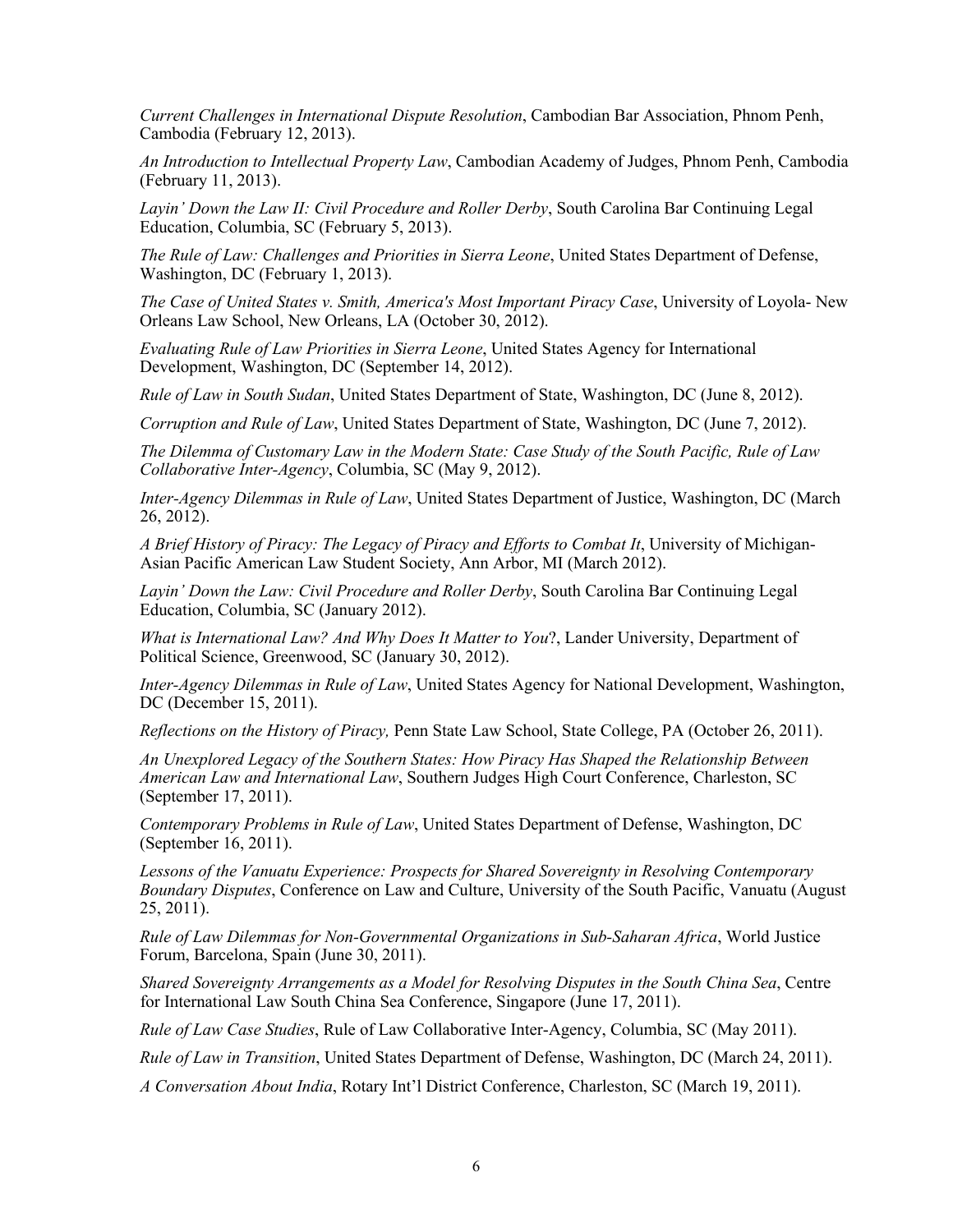*Condominium as a Solution to Maritime Boundary Disputes*, National University of Singapore, Singapore (January 3, 2011).

 *Recusal of Judges in the United States and Beyond: Lessons for India*, Himachal Pradesh, India Private presentation to the Justices of the Supreme Court of Himachal Pradesh (December 2, 2010).

 *Piracy as a Shaping Force in American Law*, American Univ., Washington, DC (March 31, 2010).

## **SELECTED UNIVERSITY ACTIVITIES**

#### University-Wide Activities

 Architect Selection Committee – Taylor House, Department of Facilities, Univ. of South Carolina, 2019. CIBER Advisory Council, Darla Moore School of Business, Univ. of South Carolina, 2018-Present. Maxcy Faculty Fellow, Carolina International House, Univ. of South Carolina, 2017-Present. Walker Institute for Int'l and Area Studies Advisory Board, Univ. of South Carolina, 2005-Present. Russian Studies Program, Advisory Board, Univ. of South Carolina, 2005-2016. African Studies Program, Advisory Board, Univ. of South Carolina, 2004-2016. Faculty Athletics Advisory Committee, Member and Chair, Univ. of South Carolina, 2009-2012. Faculty Welfare Committee, Member, Univ. of South Carolina, 2006-2008. International Advisory Committee, Office of the Provost, Univ. of South Carolina, 2015-2020.

#### USC School of Law Activities

 Faculty Advisory Committee (senior advisory committee to the Dean), 2007-2009, 2012-2014, 2016-2018. Curriculum Committee, 2004-2006, 2010-2012, 2014-2016. Dean Search Committee (only untenured faculty member), 2005-2006. Public Interest Law Society, Faculty Advisor, 2007-Present. Strategic Planning Committee, 2018-Present. International Law Society, Faculty Advisor, 2004-Present. Journal of International Law & Business, Faculty Advisor, 2004-2017.

### **PROFESSIONAL ACTIVITIES AND DEVELOPMENT**

 South Carolina Bar, Practice and Procedure Committee, Columbia, SC, 2011-Present. Academic Leadership Development Program, Southeastern Conference Academic Consortium, 2011-2012. Rotary International – Group Study Exchange, Chandigarh, India, Nov.-Dec. 2010. American Bar Association, Member, 2004-Present. District of Columbia Bar, 2000-Present. State Bar of California, 1999-Present (Inactive Status). American Association of Law Schools, Africa Section, President, 2020-2021, President-Elect, 2019-2020. John Belton O'Neall Inn of Court, Member, 2017-Present. Pipeline for Academic Leaders, University of South Carolina, 2016-2017.

### **SELECTED MEDIA ENGAGEMENT**

 *USC Expert Weighs in on Syria Airstrikes*, WLTX-TV, April 14, 2018, available at [https://www.wltx.com/video/news/usc-expert-weighs-in-on-syria-airstrikes/101-8096853.](https://www.wltx.com/video/news/usc-expert-weighs-in-on-syria-airstrikes/101-8096853)

 *USC Law Professor on Russia-Ukraine Turmoil*, WIS-TV, March 4, 2014, available at [https://www.youtube.com/watch?v=9w3Q-pht55w.](https://www.youtube.com/watch?v=9w3Q-pht55w)

 *USC Professor on Syria Gas Attack*, WIS-TV, Sept. 10 and 16, 2013, available at <https://www.youtube.com/watch?v=ahvDv5sY4nI>and <https://www.youtube.com/watch?v=SqYRY6IUIBQ>.

 *USC Law Professor Is Also Coach of Roller Derby Team*, June 4, 2010, available at [https://www.youtube.com/watch?v=YSvDGjuhG0E.](https://www.youtube.com/watch?v=YSvDGjuhG0E)